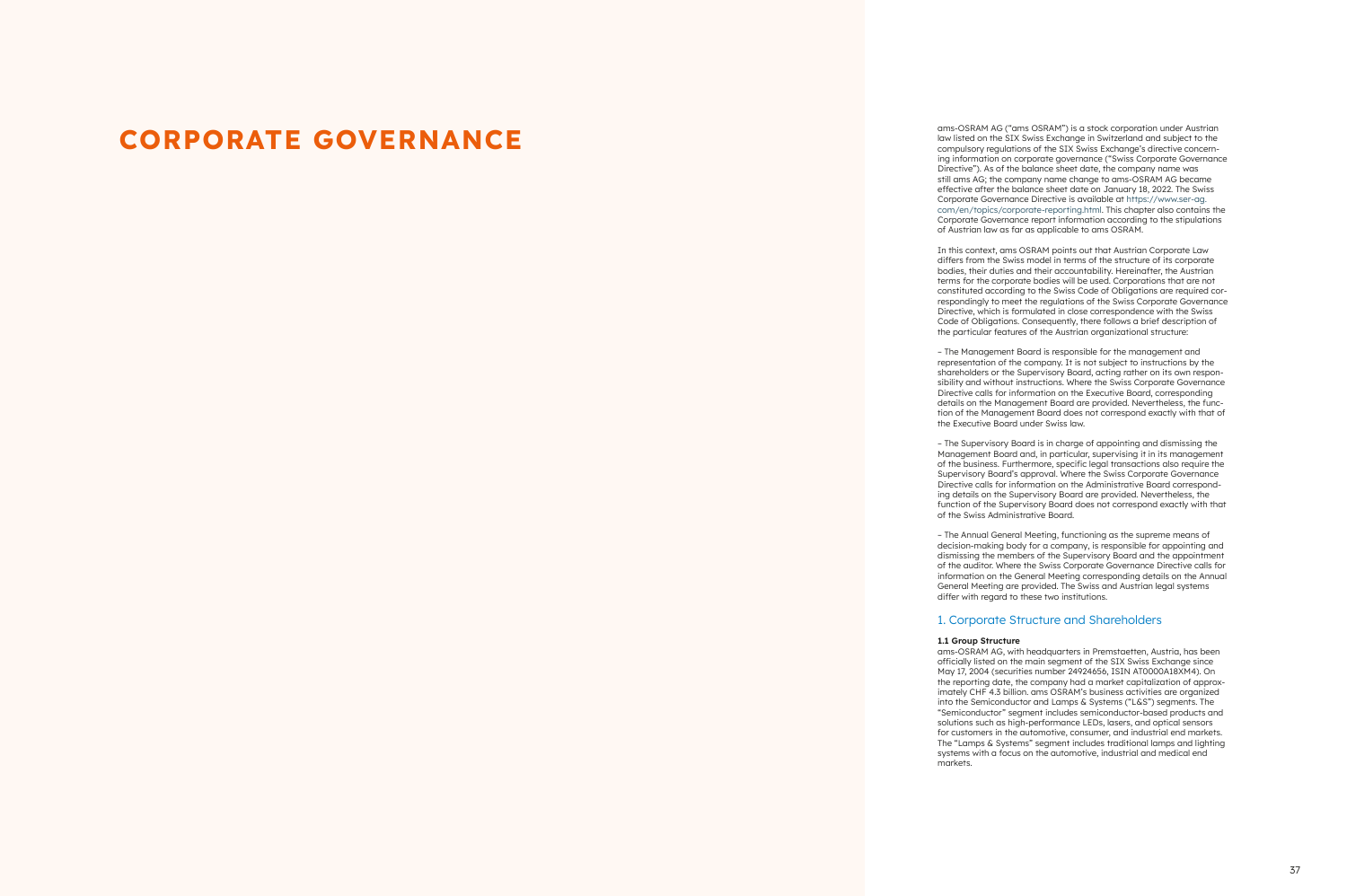The company management of the ams OSRAM group is carried out by the Management Board of ams-OSRAM AG with the involvement of a Manage ment Team, which includes managers responsible for managing the business areas within the framework of the strategy defined by the Management Board. The respective managers report directly to the Man agement Board of ams-OSRAM AG. Further infor mation on the segments is provided in the Notes to the Consolidated Financial Statements under item 2 (page 124 of this report).

The company has active, unlisted direct subsidiaries. There are no listed subsidiaries (direct or indirect), as the delisting of the formerly listed indirect subsid iary OSRAM Licht AG became effective at the end of September 2021 and the respective entity is no longer listed on a regulated market. The following table lists the company's direct active subsidiaries:

| Company                               | <b>Head office</b> | <b>Equity in EUR</b> | Percentage of<br>shares held |
|---------------------------------------|--------------------|----------------------|------------------------------|
| ams Italy S.r.l.                      | Milan              | 1,873,461            | 100%                         |
| ams International AG                  | Rapperswil         | 148,910,736          | 100%                         |
| ams R&D UK Ltd.                       | Launceston         | 495,907              | 100%                         |
| ams Asia Inc.                         | Calamba City       | 27,844,080           | 100%                         |
| ams Semiconductors India Private Ltd. | Hyderabad          | 708,186              | 100%                         |
| ams Sensors Hong Kong                 | Hong Kong          | 931                  | 100%                         |
| AppliedSensor Sweden AB               | Linkoeping         | 24,181,504           | 100%                         |
| <b>CMOSIS International NV</b>        | Berchem            | 73,292,289           | 100%                         |
| ams Sensors Germany GmbH              | Jena               | 22,401,963           | 100%                         |
| ams Sensors Holding Asia Pte. Ltd     | Singapore          | 173,478,247          | 100%                         |
| ams Sensors Asia Pte. Ltd.            | Singapore          | $-138,294,748$       | 100%                         |
| ams Offer GmbH                        | Munich             | 2,582,681,195        | 100%                         |
| ams Sensors Taiwan Pte. Ltd.          | Taiwan             | 669,684              | 100%                         |

Additional information on all group entities is available the financial section of this Annual Report (page 190).

#### **1.2 Significant Shareholders**

Since January 1, 2016 ams OSRAM is subject to arti cle 120 of the Swiss Federal Act on Financial Market Infrastructures and Market Conduct in Securities and Derivatives Trading (Financial Market Infra structure Act, FMIA) including the Ordinance of the Swiss Financial Market Supervisory Authority on Fi nancial Market Infrastructures and Market Conduct in Securities and Derivatives Trading (FMIO-FINMA). Pursuant thereto, ownership interests in companies with registered office outside of Switzerland whose equity securities are mainly listed in whole or in part in Switzerland must also be notified to the issuer company and to SIX Swiss Exchange when the hold er's voting rights reach, increase above or fall below the following thresholds: 3%, 5%, 10%, 15%, 20%, 25%, 33 1/3%, 50% and 66 2/3% of voting rights (exercisable or not).

On the reporting date, the following ownership inter ests had been notified to ams:

| ams-OSRAM AG (treasury shares) - Austria      | 5.02% |
|-----------------------------------------------|-------|
| Temasek Holdings Private Limited - Singapore  | 4.99% |
| BlackRock, Inc.- USA                          | 4.67% |
| UBS Fund Management (Schweiz) AG -Switzerland | 3.94% |
| Bestinver Gestion, S.A. SGIIC - Spain         | 3.09% |
| Fidelity Funds SICAV - Luxembourg             | 3.06% |
| FIL Limited - Bermuda                         | 3.00% |

Information on significant shareholders or groups of shareholders filed with ams OSRAM and the Disclo sure Office of SIX Exchange Regulation (SER) in ac cordance with article 120 FMIA can also be viewed on the Disclosure Office's publication platform at [https://www.ser-ag.com/de/resources/notifica](https://www.ser-ag.com/de/resources/notifications-market-participants/significant-shareholders.html) [tions-market-participants/significant-shareholders.](https://www.ser-ag.com/de/resources/notifications-market-participants/significant-shareholders.html) [html](https://www.ser-ag.com/de/resources/notifications-market-participants/significant-shareholders.html)

# **1.3 Cross Shareholding**

No cross shareholdings exist at this time.

### 2. Capital Structure

# **2.1 Capital**

As of December 31, 2021, ams-OSRAM AG ordinary capital amounted to nominally EUR 274,289,280.00, divided up into 274,289,280 no-par-value bearer shares with a calculated nominal value of EUR 1.00 per share.

As of December 31, 2021, ams-OSRAM AG authorized capital amounted to nominally EUR 18,986,945.00 divided up into 18,986,945.00 no-par-value bearer shares with a calculated nominal value of EUR 1.00 per share.

As of December 31, 2021, ams-OSRAM AG condition al capital amounted to nominally EUR 35,870,910.00, divided up into 35,870,910 no-par-value bearer shares with a calculated nominal value of EUR 1.00 per share.

As of December 31, 2020, ams-OSRAM AG ordinary capital amounted to nominally EUR 274,289,280.00, divided up into 274,289,280 no-par-value bearer shares with a calculated nominal value of EUR 1.00 per share.

As of December 31, 2020, ams-OSRAM AG authorized capital amounted to nominally EUR 8,441,982.00, divided up into 8,441,982 no-parvalue bearer shares with a calculated nominal value of EUR 1.00 per share.

As of December 31, 2020, ams-OSRAM AG conditional capital amounted to nominally EUR 35,870,910.00, divided up into 35,870,910 nopar-value bearer shares with a calculated nominal value of EUR 1.00 per share.

Further information on the share capital is available at: [https://ams-OSRAM.com/about-us/investor-re](https://ams-OSRAM.com/about-us/investor-relations/share-capital) [lations/share-capital](https://ams-OSRAM.com/about-us/investor-relations/share-capital) Articles of Association of ams-OSRAM AG are available at [https://ams-OSRAM.](https://ams-OSRAM.com/about-us/investor-relations/corporate-governance) [com/about-us/investor-relations/corporate-gover](https://ams-OSRAM.com/about-us/investor-relations/corporate-governance) [nance](https://ams-OSRAM.com/about-us/investor-relations/corporate-governance) .

#### **2.2 Authorized and Conditional Capital in particular**

(The figures shown below reflect the situation at the time of authorization, unless stated otherwise.) Articles of Association of ams-OSRAM AG are available at [https://ams-OSRAM.com/about-us/](https://ams-OSRAM.com/about-us/investor-relations/corporate-governance) [investor-relations/corporate-governance](https://ams-OSRAM.com/about-us/investor-relations/corporate-governance) .

#### **Authorized Capital**

In June 2018 the Management Board was autho rized by the Annual General Meeting to increase until June 5, 2023 – if required in several tranches - the share capital by up to EUR 8,441,982.00 by issuing up to 8,441,982 new shares with a nominal value of EUR 1.00 per share (no-par value shares) against cash and/or contribution in kind what represents around 3% of the existing share capital as of the reporting date. In doing so, the Management Board can determine, in agreement with the Supervisory Board, the terms of issue and further details of the implementation of the capital increase (Authorized Capital 2018). For the Authorized Capital 2018, sub scription rights may be excluded with the approval of the Supervisory Board. As of December 31, 2021, no shares have been issued from the Authorized Capital 2018.

In June 2021 the Management Board was autho rized by the Annual General Meeting to increase until June 1, 2026 – if required in several tranches - the share capital by up to EUR 10,544,963.00 by issuing up to 10,544,963 new shares with a nominal value of EUR 1.00 per share (no-par value shares) against cash and/or contribution in kind what represents around 4% of the existing share capital as of the reporting date. In doing so, the Management Board can determine, in agreement with the Supervisory Board, the terms of issue and further details of the implementation of the capital increase (Authorized Capital 2021). For the Authorized Capital 2021, sub scription rights may be excluded with the approval of the Supervisory Board. As of December 31, 2021,

no shares have been issued from the Authorized Capital 2021.

### **Conditional Capital**

The Management Board was authorized in June 2017 to conditionally increase the share capital until June 2022 pursuant to § 159 paragraph 2 subpar 1 Austrian Stock Corporation Act (AktG) in a manner that the share capital is increased by up to EUR 8,441,982 by issuance of up to 8,441,982 no-par bearer shares with a nominal value of EUR 1.00 per share (no-par value shares). That represents 3% of the existing share capital as of the reporting date. The purpose the Conditional Capital 2017 was the issuance of financial instruments pursuant to § 174 Austrian Stock Corporation Act (AktG) (Conditional Capital 2017).

In September 2017, the Management Board decided to place a convertible bond committing a portion of the Conditional Capital 2017 of 3,273,858 new ordinary no-par bearer shares (no-par value shares) as underlying for the possible conversion of the convertible bond (USD 2017).

In February 2018, the Management Board decided to place another convertible bond committing a further portion of the Conditional Capital 2017 of 4,410,412 new ordinary no-par bearer shares (no-par value shares) as underlying for the possible conver sion of the convertible bond (EUR 2018). Conse quently, 7,684,270 shares of the Conditional Capital 2017 have been committed after the issuance of both convertible bonds.

Due to the capital increase carried out in April 2020, the conversion prices of the USD 2017 and EUR 2018 convertible bond were adjusted based on the defined dilution protection, which consequently decreased the conversion price of both convertible bonds and increased the number of shares under lying to cover a potential conversion. Therefore, as of December 31, 2021, all 8,441,982 shares of the Conditional Capital 2017 have been committed for the above-mentioned convertible bonds. For the Conditional Capital 2017, subscription rights were excluded with the approval of the Supervisory Board. As of December 31, 2021 no shares have been issued from the Conditional Capital 2017.

The Management Board was authorized in June 2020 to conditionally increase the share capital until June 2025 pursuant to § 159 paragraph 2 sub-par 1 Austrian Stock Corporation Act (AktG) in a manner that the share capital is increased by up to EUR 27,428,928.00 by issuance of up to 27,428,928 no-par bearer shares with a nominal value of EUR 1.00 per share (no-par value shares) for the purpose of the issuance of financial instruments pursuant to § 174 Austrian Stock Corporation Act (AktG) (Conditional Capital 2020). That represents 10% auf the existing share capital as of December 31, 2021. In October 2020, the Management Board decided to place a convertible bond committing 27,428,928 new ordi nary no-par bearer shares (no-par value shares) of the Conditional Capital 2020 as underlying for the possible conversion of the convertible bond (EUR 2020). For Conditional Capital 2020, subscription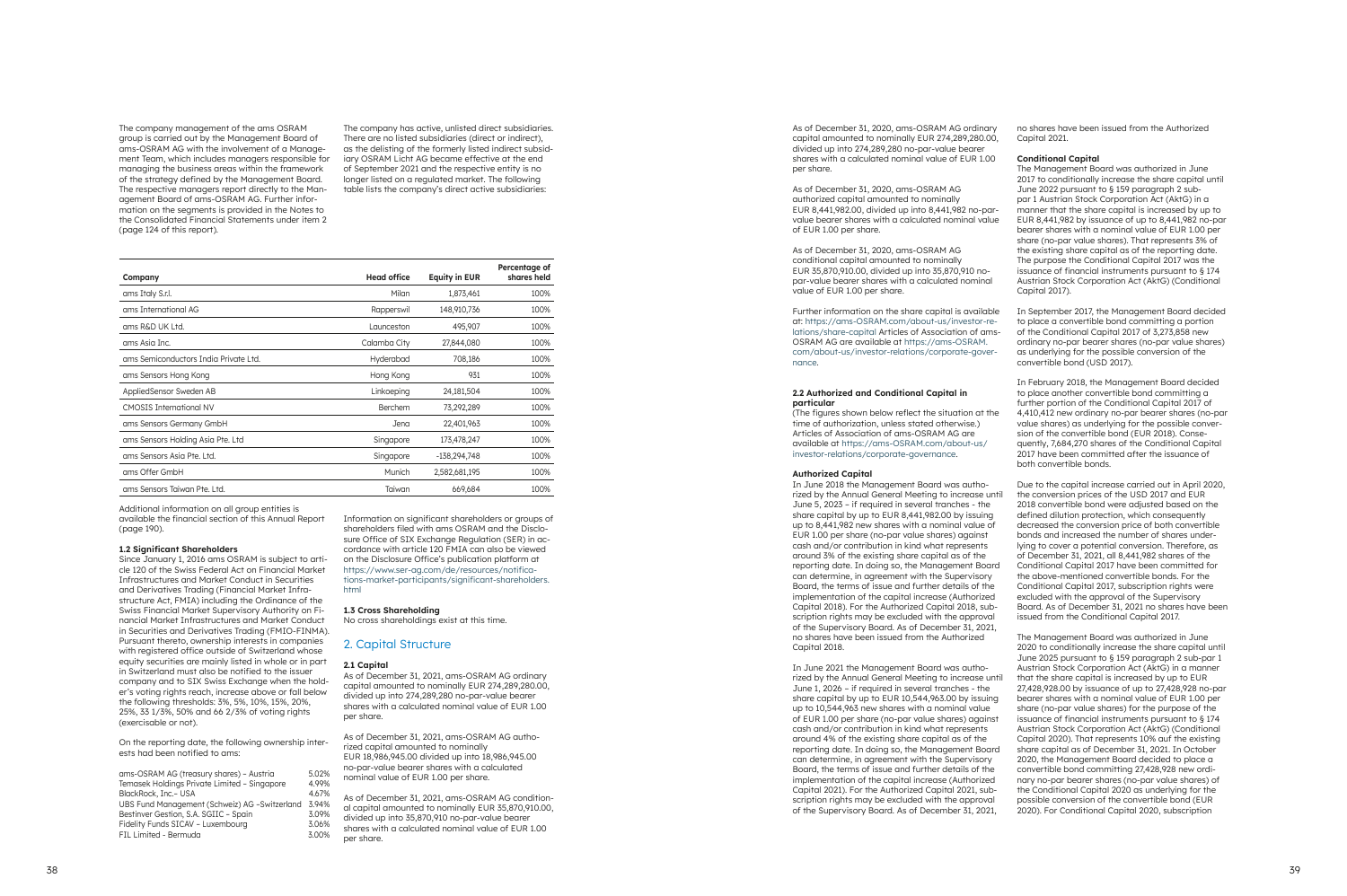rights were excluded with the approval of the Super visory Board. As of December 31, 2021, 27,428,928 shares of the Conditional Capital 2020 have been committed for the above-mentioned convertible bonds, as no convertible bonds had been converted.

#### **2.3 Changes in Capital**

In total, the ams OSRAM Group's shareholders' equity amounted to EUR 1,689.67 million as of December 31, 2019, EUR 3,027.15 million as of December 31, 2020 and EUR 3,149.61 million as of December 31, 2021. The majority of the increase of the Group's eq uity in 2021 is based on the Group's positive net re sult. Information about the changes in shareholders' equity over the last two reporting years is provided in the section entitled "Consolidated Statement of Changes in Shareholders' Equity according to IFRS from January 1, 2021 until December 31, 2021" in the financial section of this Annual Report (page 105).

#### **2.4 Shares and Participation Certificates**

On the reporting date, ams-OSRAM AG's share cap ital consisted of 274,289,280 common no-par-value shares issued to bearer with a calculated nominal value of EUR 1.00 per share. In connection with the takeover of OSRAM Licht AG, a capital increase of 189,869,454 shares was carried out in April 2020 in form of a rights issue. Every bearer of a common share has the right to vote and is entitled to receive dividends; there are no preferential rights. Each share grants one vote. All shares are equal in terms of the company's residual assets; all capital was paid in. There are no participation certificates.

#### **2.5 Dividend-right Certificates**

There are no dividend-right certificates.

#### **2.6 Limitations on transferability and nominee registrations**

The company only has bearer shares outstanding. There are no restrictions on transferability or rules on nominee registration.

#### **2.7 Convertible Bonds and Option Plan**

#### **Convertible Bonds**

In September 2017, the Management Board passed a resolution to place a convertible bond (USD 2017, see before under item 2.2). Consequently, the company issued a convertible bond in an aggregate nominal amount of USD 350 million with a 5-year maturity until 2022 and a conversion premium of 50%, resulting in a conversion price of USD 106.91 per share.

In February 2018, the Management Board passed a resolution to place another convertible bond (EUR 2018, see before under item 2.2). Consequently, the company issued a convertible bond in an aggregate nominal amount of EUR 600 million with a 7-year maturity until 2025 and a conversion premium of 45%, resulting in a conversion price of EUR 136.04 per share. Based on a convertible bond buyback program in 2019, the outstanding amounts of the two aforementioned convertible bonds decreased to USD 320.4 million and EUR 524.4 million respectively. Due to a further buyback program in 2021, the outstanding amount of the EUR 2025 convertible

bond decreased further to EUR 447.4 million as of the reporting date.

Due to the capital increase carried out in April 2020, the conversion prices of the USD 2017 and EUR 2018 convertible bonds were adjusted based on the defined dilution protection, which consequently decreased the conversion price of the respective convertible bonds and increased the number of shares underlying to cover a potential respective conversion. The new conversion prices are USD 65.88 for the USD 2017 convertible bond and EUR 83.84 for the EUR 2018 convertible bond. This results into underlying shares of 4,863,056 no-par bearer shares (no-par value shares) for the USD convertible bond and 6,254,831 no-par bearer shares (no-par value shares) for the EUR convertible bond what represents 2% of the existing share capital for USD 2017 and 1.8% of the existing share capital for EUR 2018 as of the reporting date. The respective un derlying ordinary no-par bearer shares are partially covered by the Conditional Capital 2017 of 8,441,982 shares what represents 10% of the existing share capital. The remaining portion is covered by treasury shares.

In October 2020, the Management Board passed a resolution to place a new convertible bond. Conse quently, the company issued a convertible bond in an aggregate nominal amount of EUR 760 million with a 7-year maturity and a conversion premium of 47.5%, resulting in a conversion price of EUR 27.72 per share. The convertible bond has 27,428,928 new ordinary no-par bearer shares (no-par value shares) underlying for the potential conversion, which is fully covered by the Conditional Capital 2020.

Detailed information on the convertible bonds is available at [https://ams-OSRAM.com/about-us/](https://ams-OSRAM.com/about-us/investor-relations/fixed-income) [investor-relations/fixed-income](https://ams-OSRAM.com/about-us/investor-relations/fixed-income) .

#### **Options Plans / Employee stock option programs Stock Option Plan 2011**

In connection with the acquisition of TAOS Inc., the company committed to grant options to certain employees of TAOS Inc. by issuing a Stock Option Plan, which – as far as legally possible - matches the number of options and the option plan which has been granted to those employees under the TAOS Inc. - "Equity Incentive Plan 2000". To fulfil this obligation, the Management Board of ams-OSRAM AG adopted a Stock Option Plan 2011 (SOP 2011), which the Supervisory Board of ams-OSRAM AG approved on July 9, 2011. The SOP 2011 comprises unvested options and vested options. Each option granted entitles each employee to purchase one share of the company. For holders of unvested options the exercise price equals the original exercise price under the TAOS Inc. plan. This price is in the range of USD 0.19 and USD 3.96. Certain employees of TAOS Inc., who held a small number of TAOS Inc. shares ("Small Shareholders"), were granted exercisable options for shares of the Company as compensation for shares of TAOS Inc. held by them prior to the transaction (vested options). The option exercise price for these options was determined at CHF 8.27 which was the average of the market price of the shares of the company on the SIX Swiss Exchange

within 30 days following the date of grant of options. The options have expired on June 8, 2021. The options of the Small Shareholders expired ten years after the date of issuance, therefore on July 12, 2021. Anti-dilution measures were taken for the option plan as part of the capital increase in April 2020. As a result, the exercise price was reduced to EUR 3.86 per share and further options in the amount of 6,734 were granted. In total, 1,137,454 options (incl. dilu tion measures) were distributed from SOP 2011 what represents 0.4% of the existing share capital as of the reporting date. Of these, 1,081,207 options were exercised as of the reporting date. The stock option plan expired in fiscal year 2021.

#### **Stock Option Plan 2013**

The Supervisory and Management Boards decided to adopt an additional Stock Option Plan on August 28, 2013 (SOP 2013). It comprises a maximum of 2,000,000 options, of which (i) up to 1,575,000 options may be granted to employees and executive employees and (ii) up to 235,000 options may be granted to the Chairman of the Management Board / Chief Executive Officer and up to 190,000 options may be granted to the Chief Financial Officer. This corresponds to around 2.8% of the nominal capital of the Company at that time. Each option entitles the relevant employee, executive employee and/ or managing director (collectively "Participants") to acquire one no-par value ordinary share of ams-OSRAM AG. The available options were to be granted during the year 2013 after prior resolution by the SOP committee. All options granted must be exercised by June 30, 2021.The exercise price for the new shares corresponds to the average strike price within the last three months before the granting of the stock options. For 50% of the granted options, options can be exercised to the extent of 33% of the grant on the first, second and third anniversary of the options grant date at the earliest. For the other 50% of the granted options, the earliest date for exercising is the third anniversary of the options grant date depending on the achievement of the following criteria: (i) The benchmark growth of the market (sales growth of the analog semiconductor market as published by WSTS) has to be surpassed in the period 2013-2015 with stable gross margins (not to be lower than in 2012; adjusted for extraor dinary impacts related to a positive long-term development of the business such as e.g. acquisition costs or financing costs). If this does not apply to the whole period, but only to single calendar years, a quota of one third of the exercisability for the rele vant year has to be taken into account. (ii) Over the period from 2013 to 2015 an increase of earnings per share has to be achieved. If this does not apply to the whole period, but only to single calendar years (provided that earnings per share are not lower than in 2012), a quota of one third of the exercisability for the relevant year has to be taken into account. As part of the capital increase in April 2020, anti-dilu tion measures were taken for the option plan. As a result, the exercise price was reduced to EUR 8.02 per share and additional options in the amount of 95,005 were granted. In total, 1,666,010 options (incl. dilution measures) were distributed from SOP 2013 what represents 0.6% of the existing share capital

as of the reporting date. Of these, 1,500,662 options were exercised as of the reporting date. The stock option plan expired in fiscal year 2021.

#### **Long Term Incentive Plan 2014**

The Supervisory and Management Boards decided to adopt a Long Term Incentive Plan on October 17, 2014 (LTIP 2014).It comprises a maximum of 5,124,940 options which corresponded to approxi mately 7% of the share capital of the Company at the time. Each option granted entitles each partic ipant (members of the Management Board, senior executives and selected employees) to purchase one share of the Company. The available options were to be granted during the year 2014 for the first time after prior resolution by the LTIP committee. All options granted must be exercised ten years after granting date at the latest and the exercise price for the new shares is EUR 1.00. Issuance of the options is subject to the following criteria: a) approval of the plan by the Annual General Meeting; b) exercisability of 50% of the options depends on an increase of earnings per share measured over a period of three years compared to the earnings per share of the year prior to the respective grant; c) exercisability of the remaining 50% of the options depends on the comparison of total shareholder return over a period of three years to a defined benchmark group of semiconductor companies. The earliest date for exercise of options is three years after grant and the LTIP committee's decision about fulfilment of the above criteria. The granting of stock options under the 2014 LTIP ended in 2018. As part of the capital increase in April 2020, anti-dilution mea sures were taken for the option plan. As a result, the exercise price was reduced to EUR 0.68 per share and additional options amounting to 549,324 were granted. In total, 3,455,594 options (incl. dilution measures) have been distributed from LTIP 2014 what represents 1.3% of the existing share capital as of the reporting date. Of these, 628,402 options were exercised as of the reporting date.

# **Special Stock Option Plan 2017**

On June 9, 2017, the Supervisory and Management Boards adopted a Special Stock Option Plan (SSOP 2017). The SSOP 2017 comprised a maximum of 2,400,000 options at the time of the issuance which corresponded to approximately 3% of the share capital of the Company at the time. Each option granted entitles each participant (members of the Management Board, senior executives and selected employees) to purchase one share of the Compa ny for an original exercise price of EUR 27.56. The available options were granted once in 2017 after prior resolution by the LTIP committee. All granted options must be exercised by June 30, 2027. In each case, 17% of the associated options can be exer cised at the earliest one, two, three, four and five years after grant. The remaining 15% of the options may be exercised six years after grant. As part of the capital increase in April 2020, anti-dilution mea sures were taken for the option plan. As a result, the exercise price was reduced to EUR 18.63 per share and further options were granted in the amount of 915,406. In total, 3,277,406 stock options (incl. dilu tion measures) were granted from SSOP 2017 what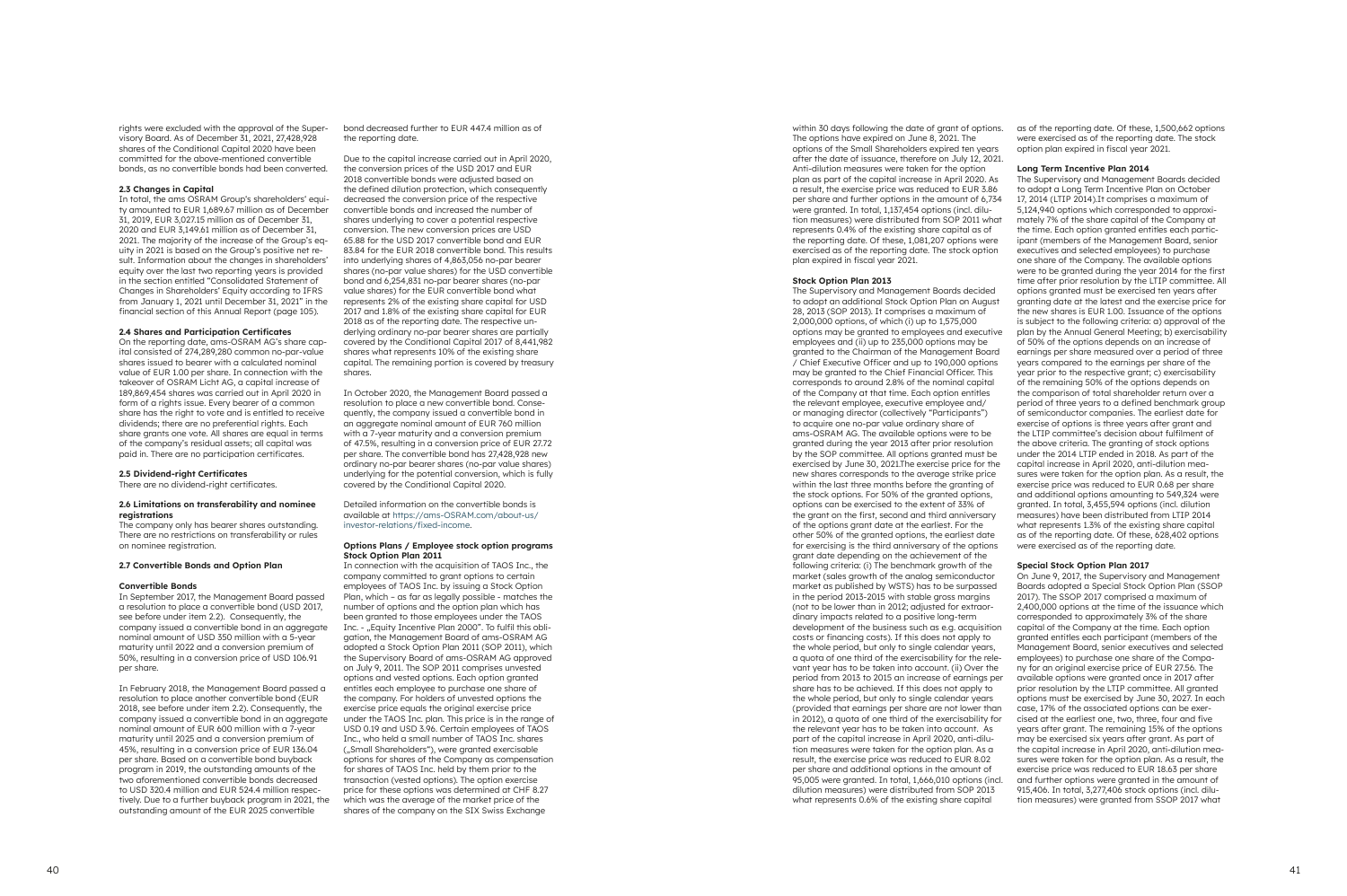represents 1.2% of the existing share capital as of the reporting date. Of these, 340,540 options were exercised as of the reporting date.

#### **Special Long Term Incentive Plan 2018**

The Supervisory Board and the Management Board adopted a Special Long Term Incentive Plan (SLTIP 2018) during the financial year 2018, which became effective on October 11, 2018. The SLTIP comprised a maximum of 350,000 options. This correspond ed to approximately 0.5% of the share capital of Company at the time. Each option granted entitles each participant (members of the Management Board, senior executives and selected employees) to purchase one share of the Company for an exercise price of EUR 43.41. The available options have been granted once in 2018 after prior resolution by the LTIP committee. All granted options must be exer cised by October 11, 2028. One-third of the options can be exercised after one, two and three years af ter the grant. During the fiscal years 2019 and 2020 no new options were granted from SLTIP 2018 (2018: 321,730 options). As part of the capital increase in April 2020, anti-dilution measures were taken for the option plan. As a result, the exercise price was reduced to EUR 29.34 per share and further options were granted in the amount of 143,909. In total, 465,639 stock options (incl. dilution measures) were granted from SLTIP 2018 what represents 0.2% of the existing share capital as of the reporting date. Of these, no options were exercised as of the report ing date.

In 2019 the Supervisory Board and the Management Board adopted a Special Stock Option Plan (SSOP 2019), which became effective on February 5, 2019. The SSOP 2019 serves as a replacement for the expired options under LTIP 2014 from the grant in fiscal year 2016. The SSOP 2019 comprised a maxi mum of 660,510. This corresponded to 0.78% of the Company's share capital at that time. Each option granted entitles each participant (members of the Management Board, senior executives and selected employees) to purchase one share of the Company for an exercise price of EUR 20.63. The available options have been granted once in 2019 following a resolution of the LTIP Committee. All options grant ed must be exercised by February 5, 2029. As part of the capital increase in April 2020, anti-dilution mea sures were taken for the option plan. As a result, the exercise price was reduced to EUR 13.94 per share and additional options were granted in the amount of 263,722. In total, 924,232 stock options (incl. dilution measures) were granted from SSOP 2019 what represents 0.3% of the existing share capital as of the reporting date. Of these, 219,711 options were exercised as of the reporting date.

#### **Special Stock Option Plan 2019**

#### **Long Term Incentive Plan 2019**

On June 30, 2019, the Supervisory Board and the Management Board adopted a new Long Term Incentive Plan (LTIP 2019) that replaced the LTIP 2014. The LTIP 2019 became effective on September 9, 2019. Under this plan, options on shares amount ing to a total of up to 7.5% of the Company's share capital at the time can be granted over a period of

five years (2019-2023), with a maximum of up to 1.5% of the share capital being granted per year. The LTIP 2019 includes three different types of options: Performance Share Units (PSUs), Restrict ed Share Units (RSUs) and Special Performance Share Units (SPSUs). The PSUs are dependent on the performance of the price of ams-OSRAM AG shares relative to a peer group and the achievement of certain earnings per share targets; they vest no earlier than three years after they are granted. RSUs and SPSUs vest within four years of the grant date, with one quarter of the total tranche of RSUs or SPSUs granted vesting each year. One PSU or RSU entitles the participant (members of the Managing Board, senior executives, and selected employees) to acquire one no-par value share of ams-OSRAM AG at an exercise price of EUR 1.00. The participant is entitled to acquire one no-par value share of ams-OSRAM AG at an exercise price of EUR 1.00 per share. An SPSU entitles the participant to purchase one no-par value share at a price calculated on the basis of the share price during the 60 days preceding the grant date. All options granted can be exercised within a period of ten years after granting. As part of the capital increase in April 2020, anti-di lution measures were also taken for the LTIP 2019. As a result, the exercise price for the SPSUs issued in 2019 under the LTIP 2019 was reduced to EUR 22.69 and for the RSUs and PSUs to EUR 0.68 per share, and 557,878 additional options were granted. A total of 10,052,660 stock options (including dilution mea sures) have thus been granted under the LTIP 2019 to date, corresponding to 3.7% of the existing share capital as of the reporting date. Of these, 39,737 options had been exercised as of the reporting date.

Additional information on stock option plans is available the financial section of this Annual Report (page 128).

# 3. Supervisory Board

As of the reporting date, the company's Supervisory Board (SB) consisted of twelve members, eight of whom were elected by the Annual General Meeting and four of whom were delegated by the works council. In 2021, the SB was expanded by three members on the basis of a corresponding resolu tion of the Annual General Meeting in June 2021 and a corresponding amendment to the Articles of Association. The members were neither employed as members of the company's nor a subsidiary's Management Board over the last four years and are therefore non-executive. The company's Articles of Association are available at [https://ams-OSRAM.](https://ams-OSRAM.com/about-us/investor-relations/corporate-governance) [com/about-us/investor-relations/corporate-gover](https://ams-OSRAM.com/about-us/investor-relations/corporate-governance) [nance](https://ams-OSRAM.com/about-us/investor-relations/corporate-governance) .

#### **3.1/3.2/3.3/3.4 Members of the Superviso ry Board, Other Activities, Vested Interests, Cross-Involvement, Election and Terms of Office**  Insofar as nothing to the contrary is mentioned

below, no material activities, vested interests or cross-involvements exist regarding the members of the SB. Under the Corporate Governance Directive and the relevant guideline by SIX Swiss Exchange

regulations of April 10, 2017, activities and vested interests are only indicated in listed Swiss and for eign organizations or ones that operate in the same or a related industry sector as the company. The information below shows committee memberships as of the reporting date, as well as former members, which were part of the SB during the year under review.

The Supervisory Board members have been classi fied as independent or non-independent members according to the article 14 of the Swiss Code of Best Practice for Corporate Governance. Furthermore the SB has set additional independence guidelines which declare that the maximum term of a SB mem ber is a total of 15 years (subject to the required re-elections) and that the total number of supervi sory board seats held by a member in publicly listed companies is limited to a maximum of six seat, while a Chairperson function counts for two seats.

**Hans Jörg Kaltenbrunner** (Chairman), male, born in 1957, Austrian citizen, independent member. Member of the SB since 2009, Chairman since 2013. Re-elected in 2018, current term of office until 2022. Having studied at the Vienna University of Business and Economics, Hans Jörg Kaltenbrunner began his professional career at the Austrian Trade Delega tion in Taipei, Taiwan as Deputy Trade Delegate in 1982. From 1985 to 1994, he assumed management positions at the Hong Kong branch and in the asset management group of Creditanstalt-Bankverein. Following appointments to the management boards of RHI AG and Austria Mikro Systeme AG (ams-OSRAM AG), he has been a partner of Andlinger & Company since 2002 and has served as a member of management and supervisory boards of interna tional industrial companies in this capacity. Other SB mandates at publicly listed companies: None

**Michael Grimm** (Deputy Chairman), male, born in 1960, German citizen, independent member. Member of the SB since 2009. Re-elected in 2018, current term of office until 2022. Michael Grimm studied Management at the University of Frankfurt and worked as a tax consultant, auditor and partner at Arthur Andersen Wirtschaftsprüfungsgesellschaft. From 1997 until 2001 he was at Hoechst AG and was involved in the transformation of Hoechst AG to Aventis. From 2002 until 2005 Michael Grimm was director of finance, accounting and investments at Grohe Water Technology AG & Co. KG, then Manag ing Director of Triton Beteiligungsberatung GmbH. From 2008 until 2020 he was Commercial Director of Dr. Johannes Heidenhain GmbH. From January 2019 until March 2020, Michael Grimm was a member of the Management Board of Diadur SE, and held posi tions in the Supervisory Board of Dr. Johannes Heid enhain GmbH and Elektronik GmbH. He has been a partner of WP Human Capital Group since October 2020 and founder and member of the board of WP Transformation Solutions AG since June 2021. Other SB mandates at publicly listed companies: Amadeus Fire AG, Deputy Chairman (Germany)

**Brian Matthew Krzanich,** male, born in 1960, U.S. citizen, independent member. Member of the SB since 2019, current term of office until 2022. Brian Matthew Krzanich joined Intel in 1982 as an engineer and held different management positions in numerous departments, such as SVP and GM of Manufacturing and Supply Chain and EVP & COO (Chief Operating Officer) responsible for global manufacturing, supply chain, human resources and information technology. In 2013 Brian Krzanich was appointed as the CEO of Intel. He led Intel's corpo rate strategy and operations, including development of Intel's business model and identifying emerging technologies. While serving in this role, Mr. Krza nich was credited for diversifying Intel's product offerings and workforce. Brian Krzanich is currently President and CEO of CDK Global, a leading supplier of integrated software along with digital marketing and advertising solutions to the retail automotive industry worldwide. He has served the Boards of Deere & Company and the Semiconductor Industry Association. Brian Krzanich holds a bachelor's de gree in chemistry from San Jose State University. Other SB mandates at publicly listed companies: Electric Last Mile Solutions Inc. (USA)

**Loh Kin Wah,** male, born in 1954, Malaysian citizen, independent member. Member of the SB since 2016. Re-elected 2019, current term of office until 2022. Kin Wah Loh has over 40 years of management experience in world leading semiconductor enter prises. He was formerly Executive Vice President, Global Sales and Marketing of NXP Semiconductors, President and Chief Executive Officer of Qimonda AG, and Executive Vice President, Communication Group of Infineon Technologies AG. He is currently Independent Director of AEM Holdings Ltd. Kin Wah Loh holds an Honors degree in Chemical Engineering from the University of Malaya, Kuala Lumpur, and a postgraduate certified diploma in accounting and finance from ACCA (UK). Other SB mandates at publicly listed companies: None

**Tan Yen Yen,** female, born in 1965, Singapore citi zen, independent member. Member of the SB since 2018, current term of office until 2022. Yen Yen Tan's current non-executive board roles include Director of Singapore Press Holdings (until May 2022), Director of OCBC Bank, Director of Jardine Cycle & Carriage Ltd, Director of Barry Callebaut AG, Director of InCorp Global and Chairman of Singapore Science Centre. Yen Yen Tan held several different senior level positions in the technology and telecom sector, such as, President, Asia Pacific for Vodafone Global Enterprise, Senior Vice President of Applications for Oracle Asia Pacific, Vice President and Managing Director for Hewlett-Packard Singapore (HP) and Regional Vice President and Managing Director of Asia Pacific (South) for SAS Institute. She has a de gree in Computer Science from National University of Singapore and an Executive MBA degree with Helsinki School of Economics Executive Education. Other SB mandates at publicly listed companies: Singapore Press Holdings Limited (Singapore, until May 2022), OCBC Bank (Singapore), Barry Callebaut AG (Switzerland), Jardine Cycle & Carriage Limited (Singapore)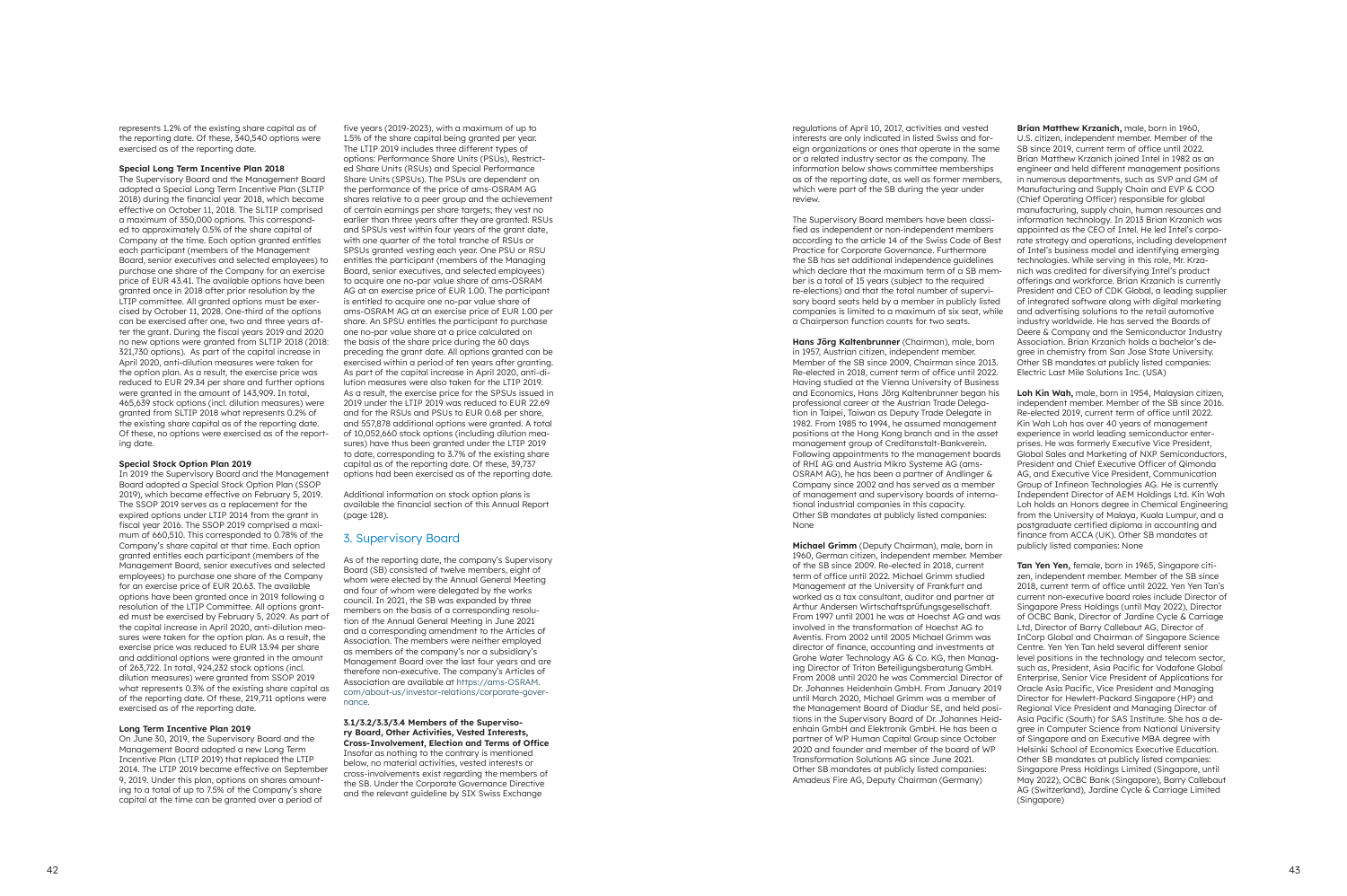**Prof. Dr. Monika Henzinger,** female, born in 1966, Austrian and German citizen, independent member. Member of the SB since 2018, current term of office until 2022. Monika Henzinger received her PhD from Princeton University and was working as a Direc tor of Research for Google. From 2005 until 2009, she was a professor at the School of Computer & Communication Sciences of EPFL (École polytech nique fédérale de Lausanne), heading the Labora tory of Theory and Applications of Algorithms. In 2013 she was awarded a Dr. h. c. degree from the Technical University of Dortmund, Germany. She has published over 150 scientific articles, is the co-in ventor of over 80 patents, is a fellow of the ACM as well as the EATCS and is a member of the Austrian Academy of Science. Currently Monika Henzinger is a Professor at the University of Vienna, Austria, heading the research group of "Theory and Applica tions of Algorithms". She is a member of the Swiss Science Board.

Other SB mandates at publicly listed companies: None

**Brigitte Ederer,** female, born in 1956, Austrian citizen, independent member. Member of the SB since 2021, current term of office until 2024. After studying at the Vienna University of Economics and Business Administration, she began her political career in 1983 as a member of the Austrian Parlia ment. From 1992 to 2005, she was, among other positions, Minister of State for European Integra tion in Austria and Secretary General of the Social Democratic Party Austria, as well as City Councilor for Finance, Economics and Public Enterprises of the City of Vienna. In the period 2005 to 2013, she moved to the private sector and took on manage ment positions at Siemens Austria (including CEO from 2005 to 2010). She then served as a member of the Managing Board of the Group's parent company Siemens AG until 2013. From 2014 to 2018, she was Chairwoman of the Supervisory Board at Austrian Federal Railways.

Other SB mandates at publicly listed companies: Fraport AG (Germany), ING Bank NV (Netherlands)

Other SB mandates at publicly listed companies: Marinomed Biotech AG (Austria), Schoeller Bleck mann Oilfield Equipment AG (Austria)

**Sabine Radesey** (Employee Representative, delegated by the Works Council), female, born in 1974, Austrian citizen. Member of the SB since October 2020, current term of office until 2023. She joined the company in 1994 and has worked in the Foundry department since then. Her responsibilities include the administration of user-specific customer projects incl. the organization of the corresponding value chains. Based on her more than 25 years of experience, she gained profound technical knowl edge in the semiconductor industry and offers a customer-focused approach. Sabine Radesey has been a part of the Works Council since 2018. Other SB mandates at publicly listed companies: None

**Dr. Margarete Haase,** female, born in 1953, Austrian citizen, independent member. Member of the SB since 2021, current term of office until 2024. She be gan her career in 1979 in the key account business of Raiffeisenbank, followed by a management position. From 1987 to 2009, she held various global manage ment positions in the Daimler Group in the areas of finance, strategy, controlling, corporate audit, human resources and production, including member of the Management Board of Daimler Financial Services. From 2009 until her retirement in 2018, she was a member of the Management Board and CFO of Deutz AG, a listed engine manufacturer in Germa ny. Until 2018, she was a member of the Supervisory Board and Chairwoman of the Audit Committee at ZF Friedrichshafen and until 2015 at ElringKlinger. She has been a member of the German Commission for the Corporate Governance Code since 2016 and Chairwoman of the employers' association koeln metall since 2014. She was also a member of the Supervisory Board of OSRAM Licht AG.

**Andreas Pein** (Employee Representative, delegated by the Works Council), male, born in 1964, Austri an citizen. Member of the SB since February 2016, current term of office until 2023. Member of the Employee Council since 1998 and Chairman of the Employee Council from February 2016 to August 2016. Andreas Pein joined the company in 1986 as a data preparation technician in the mask lithography department. In 2002, he moved to the IT depart ment where he worked as an automation engineer. Since 2018 he has been employed full-time as the deputy chairman of the Works Council. Other SB mandates at publicly listed companies: None

**Günter Kneffel** (Employee Representative, dele gated by the Works Council), male, born in 1968, Austrian citizen. Member of the SB from 1999 to 2017. Re-delegated since October 2020, current term of office until 2023. Chairman of the Works Council of ams-OSRAM AG and Employee Representative on the Supervisory Board with short intermissions since 1999. After completing his studies in RF Engineering and Electronics, Günter Kneffel gained more than 15 years of professional experience as a process engineer for photolithography and received a law degree in 2010.

Other SB mandates at publicly listed companies: None

The Technology Committee is responsible for reviewing and assessing the company's technological strategy and evaluating the achievement of shortand long-term R&D goals and the associated economic results. It advises on important technology strategies, including R&D developments, as well as the protection of the company's intellectual property and evaluates future trends in technology. The mem bers of this committee are Kin Wah Loh (Chairman), Monika Henzinger, Brian Krzanich, Sabine Radesey and Günter Kneffel

**Patrick Reinisch** (Employee Representative, del egated by the Works Council), male, born in 1991, Austrian citizen. Member of the SB since June 2021, term of office until 2023. He has worked continuous ly since joining the company in 2012 as a test opera tor in the backend in Premstaetten. Since June 2018, Patrick Reinisch has been involved as an employee representative on the Workers' Council. Other SB mandates at publicly listed companies: None

Unless decided otherwise by the Annual General Meeting, election periods for members of the Su pervisory Board are for the longest period admis sible acc. to § 87 subsect. 7 of the Austrian Stock Corporation Act, i.e. until the end of the Annual General Meeting that decides on their discharge for the fourth business year after the election. For

this purpose, the business year in which they were elected is not included in the calculation. Individual election or election as a group are both possible under the Articles of Association (available at [https://ams-OSRAM.com/about-us/investor-rela](https://ams-OSRAM.com/about-us/investor-relations/corporate-governance) [tions/corporate-governance](https://ams-OSRAM.com/about-us/investor-relations/corporate-governance)) and the Austrian Stock Corporation Act. The Articles of Association do not stipulate any staggering of the Supervisory Board members' terms of office.

### **3.5 Internal Organization**

**3.5.1 Allocation of tasks in the Supervisory Board**  Both the Management Board and the SB have rules of procedures and by-laws. The SB has a Chairman and a Deputy Chairman. The SB can appoint one or more committees from its midst for the purpose of preparing its negotiations and resolutions or moni toring the implementation of its resolutions. The SB of ams has formed the following committees: Com pensation Committee, Audit Committee, Nomination Committee, Technology Committee and Long Term Incentive Plan Committee.

**3.5.2 Members list, tasks and area of responsibili ty for all committees of the Supervisory Board**  The information below shows committee member ships as of the reporting date.

#### **– Remuneration Committee**

The Remuneration Committee is responsible for preparing the remuneration policy and negotiates as well as monitors the contractual relationship between the company and the members of the Management Board (MB). It sets the compliance standards for the management and supports the SB to pass its resolutions on the appointment and dismissal of members of the MB and is in charge of the respective documentation. The Remuneration Committee prepares the remuneration report of the MB and SB remuneration on behalf of the SB as well as other relevant parts in the context of the annual report. It sets the annual target of the short-term incentives and reviews the achievements and payouts, based on the audited financial report. The Remuneration Committee actively follows the devel opment of the management compensation systems in comparable companies and liaises with compen sation advisors, shareholders and their representa tives to harmonize the remuneration system of the company with international standards and expecta tions. The members of this committee are Hans Jörg Kaltenbrunner (Chairman) and Michael Grimm.

#### **– Audit Committee**

The Audit Committee is in charge of examining the annual financial statements, the management report and the proposal on the appropriation of profits. It monitors the process to select the compa ny's auditor and issues its recommendation to the SB and the Annual General Meeting. It is instrumental to prepare the annual audit, supervises the process and prepares the reports to be submitted to the Annual General Meeting. The Audit Commit -

tee specifies the key areas to be examined in audit activities jointly with the auditor. In addition, the Audit Committee monitors the accounting process and makes recommendations for its improvement. It monitors the internal controls, risk management system and internal audit. Together with manage ment it sets the annual priorities of the work of the internal audit. The members of this committee are Michael Grimm (Chairman / Financial Expert), Yen Yen Tan, Margarete Haase (since June 2021 / Finan cial Expert) Andreas Pein and Günter Kneffel (since June 2021).

# **– Nomination Committee**

The Nomination Committee is responsible for preparing proposals to the SB to appoint executive members to the MB and strategies for succession planning. In addition, the shareholder representa tives of the committee prepare proposals to the Annual General Meeting to elect new members to the SB. In certain instances, the Committee works with international recruitment consultants to find and evaluate qualified candidates. The members of this committee are Brian Krzanich (Chairman), Hans Jörg Kaltenbrunner, Andreas Pein, Brigitte Ederer (since June 2021) Monika Henzinger (since June 2021) and Patrick Reinisch (since June 2021).

# **– Technology Committee**

#### **– Long Term Incentive Plan Committee**

The long-term incentive plan committee (the "LTIP Committee") is responsible for preparing the general policy and parameters of the long-term incentive plan (the "LTIP") of the ams-OSRAM Group for final decision by the SB and the Annual General Meet ing to the extent required by law. Furthermore, it (i) periodically commissions an external expert to review the general market conditions and advise on changes to the LTIP, (ii) decides on behalf of the SB regarding the approval and granting of long-term remuneration instruments to employees of the ams OSRAM Group and (iii) the Committee decides on and approves the annual granting of remuneration instruments to members of the Managing Board. The LTIP Committee consists of at least three mem bers. The Chairperson of the Supervisory Board and his or her deputy are always members of the LTIP Committee and the Chairperson of the Supervisory Board also chairs the LTIP Committee. The mem bers of this committee are Hans Jörg Kaltenbrunner (Chairman), Michael Grimm and Günter Kneffel.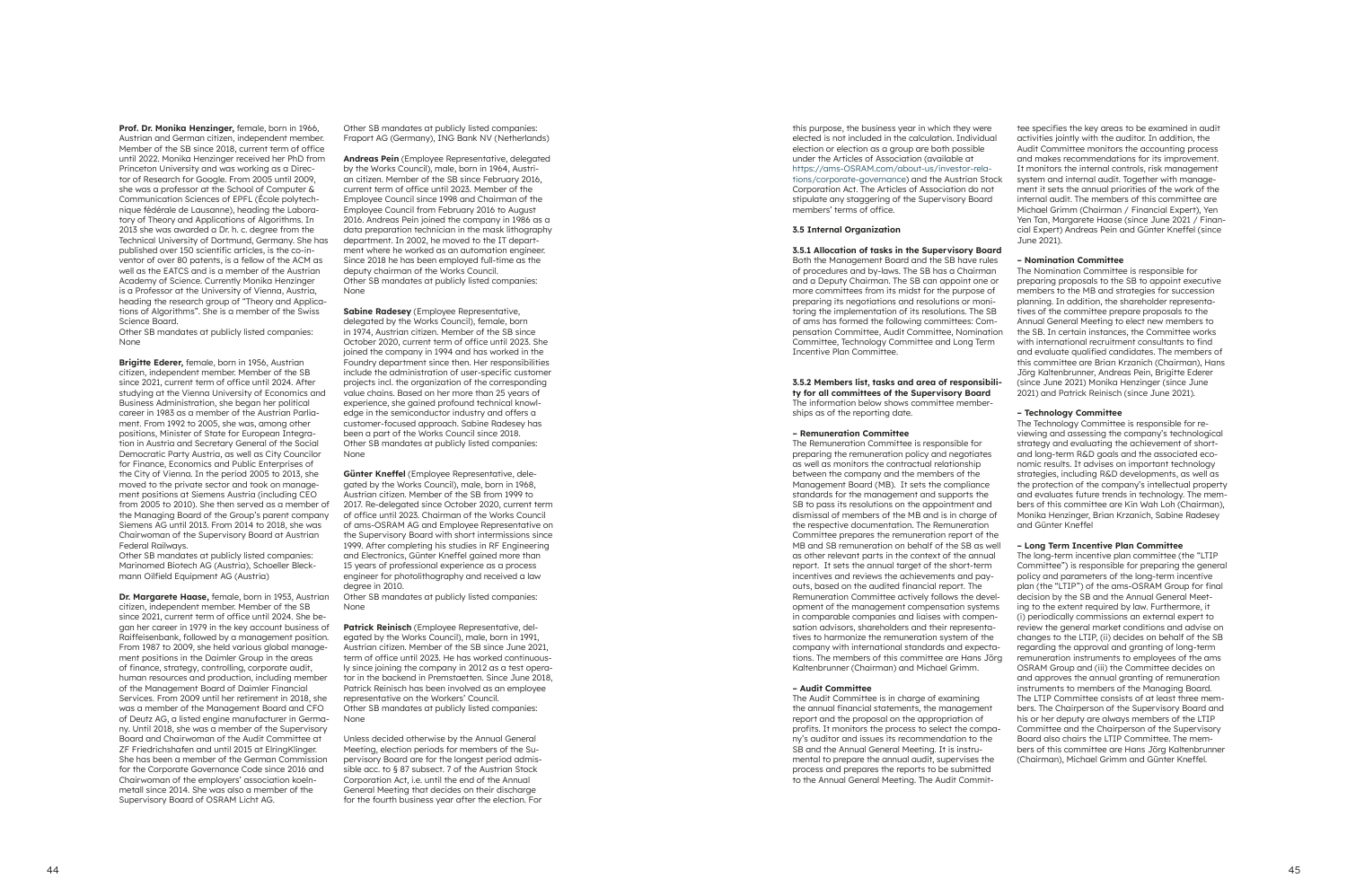| Committee                     | Chairperson             | <b>Other members</b>                                                                               |
|-------------------------------|-------------------------|----------------------------------------------------------------------------------------------------|
| <b>Remuneration Committee</b> | Hans Jörg Kaltenbrunner | Michael Grimm                                                                                      |
| Audit Committee               | Michael Grimm           | Yen Yen Tan, Margarete Haase,<br>Andreas Pein, Günter Kneffel                                      |
| Nomination Committee          | Brian Krzanich          | Hans Jörg Kaltenbrunner, Andreas<br>Pein, Brigitte Ederer, Monika Henzing-<br>er, Patrick Reinisch |
| <b>Technology Committee</b>   | Kin Wah Loh             | Monika Henzinger, Brian Krzanich,<br>Sabine Radesey, Günter Kneffel                                |
| LTIP- Committee               | Hans Jörg Kaltenbrunner | Michael Grimm, Günter Kneffel                                                                      |

#### **3.5.3 Working procedures of the Supervisory Board and its committees**

The meetings of the SB are presided over by the Chairperson and, in his or her absence, by the Deputy Chairperson. Resolutions are passed by simple majority of the votes cast. In case of equality of votes, the Chairperson's vote is decisive. The SB is entitled to request written reports on corporate affairs and managerial issues from the Management Board at any time. In principle, the Management Board attends the meetings of the SB and the audit, technology and LTIP committees in an advisory capacity. Seven to ten days in advance of a SB meeting, the members of the SB receive the meeting agenda, which has been aligned with the Chairper son, and extensive information on each agenda item. The members of the SB can pose questions to the Management Board and request additional information via an internal communications tool in advance. In the SB meeting the Management Board provides details on the development of the business including the integration of the ams OSRAM group, human resources, on the financial performance, solvency, capital expenditures and on the progress of longer-term technical, and commercial projects. Extensive time is allocated to discussions with the MB and within the SB, without the MB. In accor dance with the MB by-laws resolutions on invest ments, acquisitions and other proposals by the Management Board are a further important element of each SB meeting.

The SB committees are entitled to adopt resolutions which are binding for the SB only in cases where the committee has been granted such decision-mak ing power by the SB. The SB appoints a committee member as Committee Chairperson. Committee res olutions are passed by simple majority of the votes cast. In case of equality of votes, the Committee Chairperson's vote is decisive.

In general, the SB holds five scheduled meetings a year. During 2021, the SB convened a total of nine meetings and conducted one additional strategy session. The increased number of meetings became necessary to have more time to evaluate the quar terly results of new enlarged group. In addition, the SB held a consultative conference followed by circular resolution to decide on a major investment project and its financing. Five SB meetings lasted an average of seven hours, four an average of two hours. Next to the debates on the current business

situation and pursuing its statutory responsibilities, additional important topics of the SB included the progress of the integration of ams OSRAM, in par ticular the delisting of the OSRAM shares, stream lining the corporate structure, certain divestments, executing the joint manufacturing footprint and keeping track of the envisages cost-savings. In addition, the SB evaluated the result of its decisions taken three years ago and assessed its effective ness through the annual self-evaluation process. With the exception of one, all meeting were held as video-conferences.

The Compensation Committee assembled a total of seven times with sessions lasting an average of around one hour, to evaluate and determine the targets and parameters of the annual variable management compensation, among other things. In addition, the Compensation Committee dis cussed and respectively prepared MB contracts and assisted the MB in setting up the group-wide profit-sharing system. The Audit Committee met five times with an average meeting duration of around two hours. In addition to its regular duties, the Audit Committee dealt in particular with the process of selecting a single auditor for all major group com panies and with additional reporting requirements of the expanded group. The Nomination Committee met three times, each meeting lasting around one hour, and evaluated potential future candidates on the MB or SB in accordance with the respective long-term succession planning. The Technology Committee met five times, with meetings lasting an average of five hours. The committee's work focused mainly on the Group's VCSEL and EPI technology, the implementation of AI in manufacturing and engineering processes, the evaluation of technical projects, and the associated ROI (return on invest ment). The LTIP Committee met once to assess the fulfillment of the established performance criteria of the long-term compensation plans, to decide on the granting of stock options to the members of the MB, and to approve the granting of stock options to additional beneficiaries by the MB in accordance with the terms of the LTIP 2019.

In the past year, all members of the SB, with the exception of one member who was prevented from attending due to a prior commitment, attended all meetings of the SB and the committees. The Chair man and Deputy Chairman of the SB held scheduled monthly telephone conferences with all members

of the Management Board and frequent one-one telephone conferences with individual members of the Management Board to discuss day-to-day business development and strategic issues. The Chairman of the Audit Committee was in regular contact with the CFO, members of the financial departments and the auditors of the company. The Chairman and members of the Technology Commit tee undertook various expert sessions with members of the management and technology board.

#### **Attendance of Supervisory Board (SB) members in meatlems**

| <b>SB member</b>                   | <b>Attendance</b><br><b>SB</b> meetings | <b>Attendance</b><br>committee meetings |
|------------------------------------|-----------------------------------------|-----------------------------------------|
| Hans Jörg Kaltenbrunner (Chairman) | 100%                                    | 100%                                    |
| Michael Grimm (Deputy Chairman)    | 100%                                    | 100%                                    |
| Yen Yen Tan                        | 100%                                    | 100%                                    |
| Monika Henzinger                   | 100%                                    | 100%                                    |
| Kin Wah Loh                        | 100%                                    | 100%                                    |
| Brian Krzanich                     | 100%                                    | 100%                                    |
| Brigitte Ederer (since June 2021)  | 100%                                    | 100%                                    |
| Margarete Haase (since June 2021)  | 83%                                     | 100%                                    |
| Sabine Radesey                     | 100%                                    | 100%                                    |
| Günter Kneffel                     | 100%                                    | 100%                                    |
| Andreas Pein                       | 100%                                    | 100%                                    |
| Patrick Reinisch (since June 2021) | 100%                                    | 100%                                    |

 $\equiv$ 

#### **3.6 Definition of Area of Responsibility**

The Management Board of ams OSRAM acts on its own responsibility and is not subject to instructions from the shareholders or the Supervisory Board. In accordance with the Austrian Stock Corporation Act, the SB has defined a catalog of transactions and measures that require the approval of the SB. In addition to other responsibilities including succes sion planning and the appointment and compen sation of the members of the MB, the SB monitors the management of the company by the MB. This includes discussing regular updates on the compa ny's financial and business development within the SB as well as within the MB and approving the company's budget for the following year. The MB clears the company's strategic orientation with the SB and discusses the status of strategy implementation with the SB at regular intervals. Both the MB and the SB have rules of procedure. The SB's decisions on investments, acquisitions and other significant transactions or measures in accordance with the Rules of Procedure of the MB are another focus of the cooperation between the SB and the MB.

#### **3.7 Information and Control Instruments vis-àvis the Management Board**

The company possesses a Risk Management Sys tem, a Management Information System (MIS) and an internal audit function. Within the framework of the Risk Management System, recognizable risks in numerous areas of the company are compiled and assessed at least twice a year. The principal results are subsequently evaluated by the Management Board and brought to the attention of the Supervi -

| eetings and committees in 2021 in % |  |  |  |  |  |
|-------------------------------------|--|--|--|--|--|
|-------------------------------------|--|--|--|--|--|

sory Board. The effectiveness of the internal control system is reviewed annually. If necessary, the inter nal controls are revised to eliminate any weaknesses identified. Through continuous and Group-wide audits, ams OSRAM's internal audit department ensures that Group-wide guidelines are complied with and that the reliability and functionality of the control system is given. Regular reporting to the Managing Board takes place every six months, to the Supervisory Board annually, and is supplement ed by ad hoc reporting as required, so that the Man aging Board and the Supervisory Board are kept fully and promptly informed about significant risks. The Managing Board of the ams OSRAM Group de termines whether the risks individually or collectively pose a threat to the Company's continued existence and whether there is no substantial threat to the Company's ability to continue as a going concern. The Audit Committee of the Supervisory Board monitors the effectiveness of this system. The com pany's MIS compiles a multitude of performance indicators from various areas of the company as well as comprehensive financial information and promptly makes them available to management as processed files in electronic form. The Supervi sory Board receives monthly and quarterly reports based on information from the MIS. The internal audit function compiles four audit reports per year which are made available to the Supervisory Board and cover specific areas of audit jointly defined by the Management and Supervisory Boards. Further details on the Risk Management System are given in item 8 of the Group Management Report.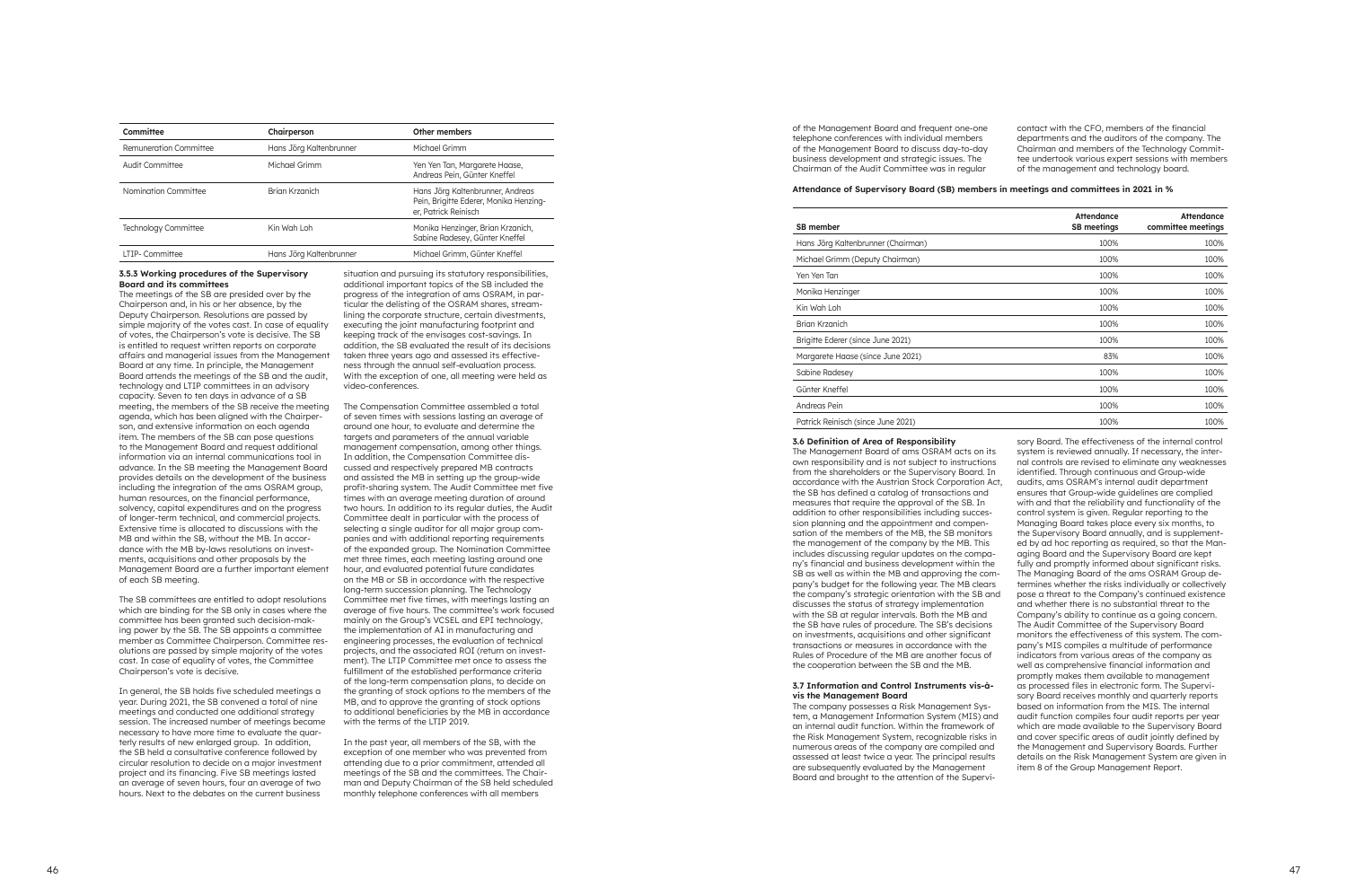# 4. Management Board

#### **4.1 / 4.2 Members of the Management Board, Other Activities and Vested Interests**

Insofar as nothing to the contrary is mentioned below, no material activities or vested interests exist regarding the members of the Management Board.

The Management Board of the group composed of the following members in fiscal year 2021:

Alexander Everke, born in 1963, German citizen. Member of the Management Board since October 2015 and Chairman of the Management Board (CEO) since March 2016. Contract term until 2024. Alexander Everke started his career in the semicon ductor industry in 1991 with Siemens as Marketing Manager and Director. In 1996 he joined the Siemens spinoff Infineon as Vice President Sales responsi ble for the Memory Products Division. In 2001 he became Senior Vice President Sales responsible for the Global Sales Organization of Infineon. His final position with Infineon was Senior Vice President and General Manager for the Chip Card & Security ICs Business Unit before joining NXP Semiconductor UK as General Manager in 2006. In 2007 Alexander Everke became a Member of the NXP Management Team and served as Executive Vice President and General Manager for the Business Units Multimarket Semiconductors, High Performance Mixed Signal and Infrastructure & Industrial reporting in all roles directly to the CEO of NXP Semiconductor. Alex ander Everke holds a Master diploma in Electrical Engineering and a Master's degree in Business Administration.

The CFO heads the following business areas & functions: Global Finance incl. Accounting, Controlling, Tax and Treasury; Legal and Intellectual Property; Internal Audit incl. Risk Management and Group Sustainability Management; Information Technolo gy; Procurement (non-Semiconductor).

The CEO is responsible for the overall company strategy, business development and performance of the ams OSRAM group and its business segments and heads the following business areas & func tions: Global Sales & Marketing (GSM), Commercial, technical and organizational aspects (incl. Product R&D and Product Marketing) of the Business Units, Operations & Supply Chain Management (OSC); Hu man Resources (HR); Investor Relations (IR); Public Relations (PR).

Other SB mandates or MB positions at listed com panies: None

The CTO heads the following business areas & functions: Corporate Quality Management (Q); Corporate Research & Development (CRD); Innovation Office; Division Research & Development; Coordination of Software Development, Corporate Social Respon sibility (CSR); Compliance incl. export control and corporate data protection.

**Ingo Bank,** born in 1968, German citizen. Member of the Management Board responsible for Finance as Chief Financial Officer (CFO) since May 2020. Contract term until 2023. Ingo Bank joined ams from OSRAM Licht AG where he held the position of CFO as a Management Board member. He started his career at Philips, where he spent 18 years in various senior leadership positions, including Chief Financial Officer and Executive Vice President of Philips Healthcare and Chief Financial Officer of divisions within Philips Lighting. In 2013 he joined PAREXEL International Corporation, a provider of biopharma ceutical services, where he held the position of CFO and Senior Vice President. In 2016 he joined OSRAM Licht AG as the CFO. Since February 2021, he has also been CEO of OSRAM Licht AG. Ingo Bank holds

a degree in Economics from Witten-Herdecke Uni versity, Germany, as well as a degree as Registered Controller from University Amsterdam/Maastricht, the Netherlands. Ingo Bank has lived in Europe, Asia and the United States during his more than 25-year career.

The CBO heads the following business areas & functions: Organizational Development (CD); Mergers & Acquisitions and Partnerships (M&A); Post-Merger Integration (PMI).

Other SB mandates or MB positions at listed com panies: None

**Dr. Thomas Stockmeier,** born in 1958, German citizen. Member of the Management Board respon sible for Technology (CTO) since October 2014. Contract term until 2023. He joined ams in April 2013 as Executive Vice President and General Manager of the Industrial & Medical business. Afterwards, he was appointed Executive Vice President and General Manager of the Division Sensors and Sensor Interfaces as well as Corporate Technology. Dr. Thomas Stockmeier has 35 years of broad experi ence in the electronics industry, gained with ABB in Switzerland and the U.S. where he spent 13 years holding various positions in R&D and management. Before joining ams, he worked at SEMIKRON for 13 years as Member of the Management Board and Chief Technology Officer (CTO) responsible for R&D, Operations, and Quality. Since December 2019, he has also been Chairman of the Supervisory Board of OSRAM Licht AG. Dr. Thomas Stockmeier received a Diploma Degree in Material Science and a Doctorate Degree in Electrical Engineering from the University of Erlangen-Nuremberg.

Other SB mandates or MB positions at listed com panies: None

**Mark Hamersma,** born in 1968, Dutch citizen. Mem ber of the Management Board responsible for Busi ness Development (CBO) since January 2018. Con tract term until 2023. He joined ams in early 2016 as General Manager for the Division Environmental and Audio Sensors and head of Strategy and M&A. Mark Hamersma has 24 years of experience in the hightech industry in strategy and business development, M&A and general management roles. Since joining ams he helped formulate ams' sensor solutions strategy and closed more than ten M&A and part nership deals. Before joining ams, Mark Hamersma was a Senior Vice President at NXP Semiconductors where over a period of 11 years he was responsible for Corporate Strategy, M&A, Strategic Marketing

and Corporate Communications, and was General Manager of Emerging Businesses. Prior to that, he was a partner at McKinsey & Company focused on clients in the high-tech, telecoms and private equity sectors.

Other SB mandates or MB positions at listed com panies: None

#### **4.3 Management Contracts**

There are currently no management contracts.

# 5. Compensation, Shareholdings and Loans

# **5.1 Content and Method of Determining Compen sation and Share Ownership Programs**  The Annual General Meeting is responsible for

determining the compensation of the Company's Supervisory Board, which resolves on this annually.

#### Management board shareholdings and options as of Dec.

The Compensation Committee, as part of the SB, determines the fixed compensation and the criteria for the variable remuneration of the individual Management Board members for the term of the respective contract. The targets for the variable re muneration on an annual basis are also determined by the Compensation Committee at the beginning of each year. The Supervisory Board is regularly informed about the work of the Compensation Com mittee. The targets and parameters for the stock op tion programs for the members of the Management Board are set by the Supervisory Board on the basis of proposals by the LTIP Committee. Detailed infor mation on the Management Board compensation/ remuneration guidelines and the respective basis is available as part of the Remuneration Report start ing on page 54.

#### **5.2. / 5.3 Remuneration report in keeping with Arts. 14 to 16 of the Swiss Ordinance against Excessive Compensation at Listed Joint-Stock Companies (OaEC)**

For detailed information on the basis and amount of the Management Board's remuneration, please refer to the Remuneration Report starting on page 54.

Regarding clauses on changes of control please refer to section 7.2

|  | , |
|--|---|
|  |   |

| Name              | <b>Function</b> |          | Number of shares held Number of options held |
|-------------------|-----------------|----------|----------------------------------------------|
| Alexander Everke  | <b>CEO</b>      | 40,000   | 2,671,488                                    |
| Ingo Bank         | <b>CFO</b>      | $\Omega$ | 659,630                                      |
| Thomas Stockmeier | <b>CTO</b>      | 10,825   | 1,285,022                                    |
| Mark Hamersma     | CBO             | 43,000   | 918,536                                      |
| Total             |                 | 93,825   | 5,534,676                                    |

Management board shareholdings and options as of Dec. 31, 2020

| <b>Name</b>       | <b>Function</b> |        | Number of shares held Number of options held |
|-------------------|-----------------|--------|----------------------------------------------|
| Alexander Everke  | CEO             | 40,000 | 1,817,091                                    |
| Ingo Bank         | <b>CFO</b>      | 0      | 294,223                                      |
| Thomas Stockmeier | <b>CTO</b>      | 10,825 | 960,322                                      |
| Mark Hamersma     | CBO             | 43,000 | 594,971                                      |
| Total             |                 | 93,825 | 3,666,027                                    |
|                   |                 |        |                                              |

For conditions, criteria, objectives and valuations of the call options for shares of ams-OSRAM AG based the respective stock options programs please refer to the Remuneration Report on page 54 or Note 4 "Expenses" of the Notes to the Consolidated Financial Statements (page 127–138 of this report). Persons related to the Management Board members held 4,750 shares and 0 options to purchase shares of ams-OSRAM AG as of December 31, 2021 (4,750 shares and 0 options as of December 31, 2020). Detailed information on the structure and amount of Supervisory Board compensation is available as part of the Remuneration Report starting on page 54.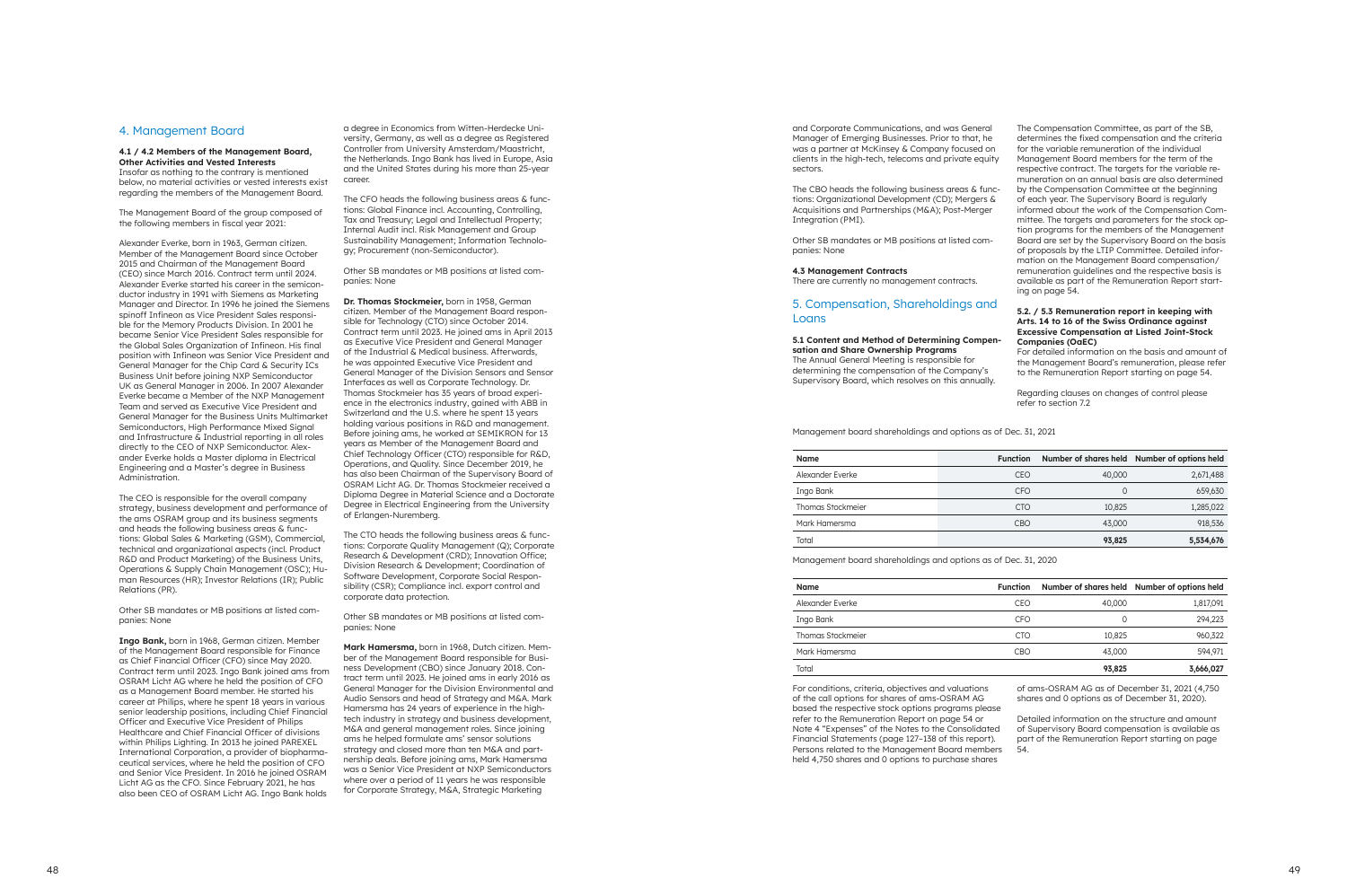Supervisory Board shareholdings and options as of Dec 31, 2021

| in thousands of EUR     | <b>Function</b>                              | as of Dec. 31 | Number of shares held Number of options held<br>as of Dec. 31 |
|-------------------------|----------------------------------------------|---------------|---------------------------------------------------------------|
| <b>Name</b>             |                                              |               |                                                               |
| Hans Jörg Kaltenbrunner | Chairman                                     | 100,000       | 0                                                             |
| Michael Grimm           | Deputy Chairman                              | 35,000        | 0                                                             |
| Yen Yen Tan             | Member                                       | $\mathbf{0}$  | 0                                                             |
| Monika Henzinger        | Member                                       | $\mathbf{0}$  | 0                                                             |
| Kin Wah Loh             | Member                                       | $\mathbf{0}$  | 0                                                             |
| <b>Brian Krzanich</b>   | Member                                       | $\mathbf{0}$  | 0                                                             |
| <b>Brigitte Ederer</b>  | Member<br>(since June 2021)                  | $\mathbf{0}$  | 0                                                             |
| Margarete Haase         | Member<br>(since June 2021)                  | $\mathbf{0}$  | 0                                                             |
| Patrick Reinisch        | Employee representative<br>(since June 2021) | $\mathbf{0}$  | 0                                                             |
| Sabine Radesey          | Employee representative                      | $\mathbf{0}$  | 74                                                            |
| Günter Kneffel          | Employee representative                      | $\Omega$      | $\mathbf 0$                                                   |
| Andreas Pein            | Employee representative                      | $\Omega$      | 340                                                           |
|                         |                                              | 135,000       | 414                                                           |

Supervisory Board shareholdings and options as of Dec 31, 2020

| in thousands of EUR     | <b>Function</b>                                   | as of Dec. 31 | Number of shares held Number of options held<br>as of Dec. 31 |
|-------------------------|---------------------------------------------------|---------------|---------------------------------------------------------------|
| <b>Name</b>             |                                                   |               |                                                               |
| Hans Jörg Kaltenbrunner | Chairman                                          | 100,000       | 0                                                             |
| Michael Grimm           | Deputy Chairman                                   | 35,000        | 0                                                             |
| Yen Yen Tan             | Member                                            | $\mathbf 0$   | 0                                                             |
| Monika Henzinger        | Member                                            | $\mathbf 0$   | 0                                                             |
| Kin Wah Loh             | Member                                            | $\mathbf 0$   | 0                                                             |
| <b>Brian Krzanich</b>   | Member                                            | $\mathbf 0$   | 0                                                             |
| Johann Eitner           | Employee representative<br>(until July 2020)      | $\mathbf 0$   | 0                                                             |
| <b>Bianca Stotz</b>     | Employee representative<br>(until September 2020) | $\mathbf 0$   | 0                                                             |
| Sabine Radesey          | Employee representative<br>(since October 2020)   | $\Omega$      | 147                                                           |
| Günter Kneffel          | Employee representative<br>(since October 2020)   | $\mathbf 0$   | 0                                                             |
| Andreas Pein            | Employee representative                           | 0             | 406                                                           |
|                         |                                                   | 135,000       | 553                                                           |

# 6. Shareholders' Right of Participation

**6.1 Voting Rights and Representation Restrictions**  All shareholders of ams-OSRAM AG hold common bearer shares. Every share entitles its bearer to one vote at the Annual General Meeting. There are no voting right restrictions. Voting by proxy is only pos sible with a written power of attorney which remains with the company.

# 7. Changes of Control and Defense **Measures**

#### **6.2 Statutory Quorums**

The resolutions passed by the Annual General Meet ing require the majority of the votes cast (simple majority) insofar as the Austrian Stock Corporation Act or the Articles of Association do not foresee a larger majority or additional requirements. The Arti cles of Association of ams-OSRAM AG do not call for greater majority requirements than those required by the Austrian Stock Corporation Act.

#### **6.3 Convocation of the Annual General Meeting**

Pursuant to the Austrian Stock Corporation Act, the Annual General Meeting is convened by the Man agement Board. In accordance with the company's Articles of Association, the Annual General Meeting must be convened no later than the 28th day prior to the scheduled date. The convocation is published in the "Wiener Zeitung" (Austria).

#### **6.4 Agenda**

In compliance with the Austrian Stock Corporation Act, the agenda proposed for the Annual General Meeting shall be published in connection with the convocation of said meeting. No later than the 21st day before the date of the Annual General Meeting, a minority of at least 5% of the ordinary capital may demand that the agenda of a previously convened Annual General Meeting shall be supplemented. Those proposing must have been in possession of the shares for at least three months prior to making their proposal.

#### **6.5 Inscriptions into the Share Register**

The company only has bearer shares outstanding and therefore does not keep a share register.

#### **7.1 Duty to Make a Public Offer**

Since ams OSRAM is an Austrian corporation mainly listed in Switzerland, the regulations of the Swiss Federal Act on Financial Market Infrastructures and Market Conduct in Securities and Derivatives Trading (Financial Market Infrastructure Act, FMIA) regarding public takeover offers apply at the report ing date. Under article 135 para. 1 FMIA, anyone acquiring equity securities with 33 1/3% or more of all voting rights must mandatorily make a public tender offer. The Articles of Association of ams

OSRAM contain neither an opting-up clause (in other words, they do not raise this percentage threshold) nor an opting-out clause (i.e., they do not waive the requirement of a tender offer). At the same time, the regulations of Austrian takeover law relating to offer obligations do not apply to ams.

# **7.2 Clauses on Changes of Control**

Generally, there are no specific entitlements of the Management Board members related to possible changes of control or comparable structural chang es of the Company. However, equity-based instru ments may be subject to an accelerated vesting in case of a change of control given that the condi tions for key metrics under the long-term incentive plans typically materially change and measurement of target values may become impossible in such a scenario.

# 8. Auditors

### **8.1 Duration of the Mandate and Term of Office of the Lead Auditor**

The existing auditing mandate was assumed by KPMG Austria GmbH, Wirtschaftsprüfungs- und Steuerberatungsgesellschaft, Vienna, in 2005. Its election as auditor for the year under review was confirmed at the Annual General Meeting on June 2, 2021. The audit partner responsible for this mandate, Johannes Bauer, took office for the fiscal year 2020 and was already responsible for auditing ams in the past.

# **8.2 Auditing Fees**

The auditing firm charged auditing fees amounting to EUR 0.6 million during the year under review.

# **8.3 Additional Fees**

The audit firm did not charge any fees for additional consulting services during the reporting year.

#### **8.4 Supervisory and Control Instruments Per taining to the Audit**

The auditor reports to the Supervisory Board's Audit Committee both orally and in writing on a regular basis, typically several times over the course of the year. In the period under review, the auditor reported in five Audit Committee meetings, which were held in February, March, April, October, and December 2021 and attended one Supervisory Board meeting.

The auditor is monitored and evaluated by the Supervisory Board's Audit Committee at regular intervals. The Supervisory Board's proposal to the Annual General Meeting for the election of an audi tor is determined on the basis of a tender process that takes into account a broad range of criteria. The auditor's remuneration is regularly evaluated against prevailing market fees. The lead auditor for the company rotates every five years.